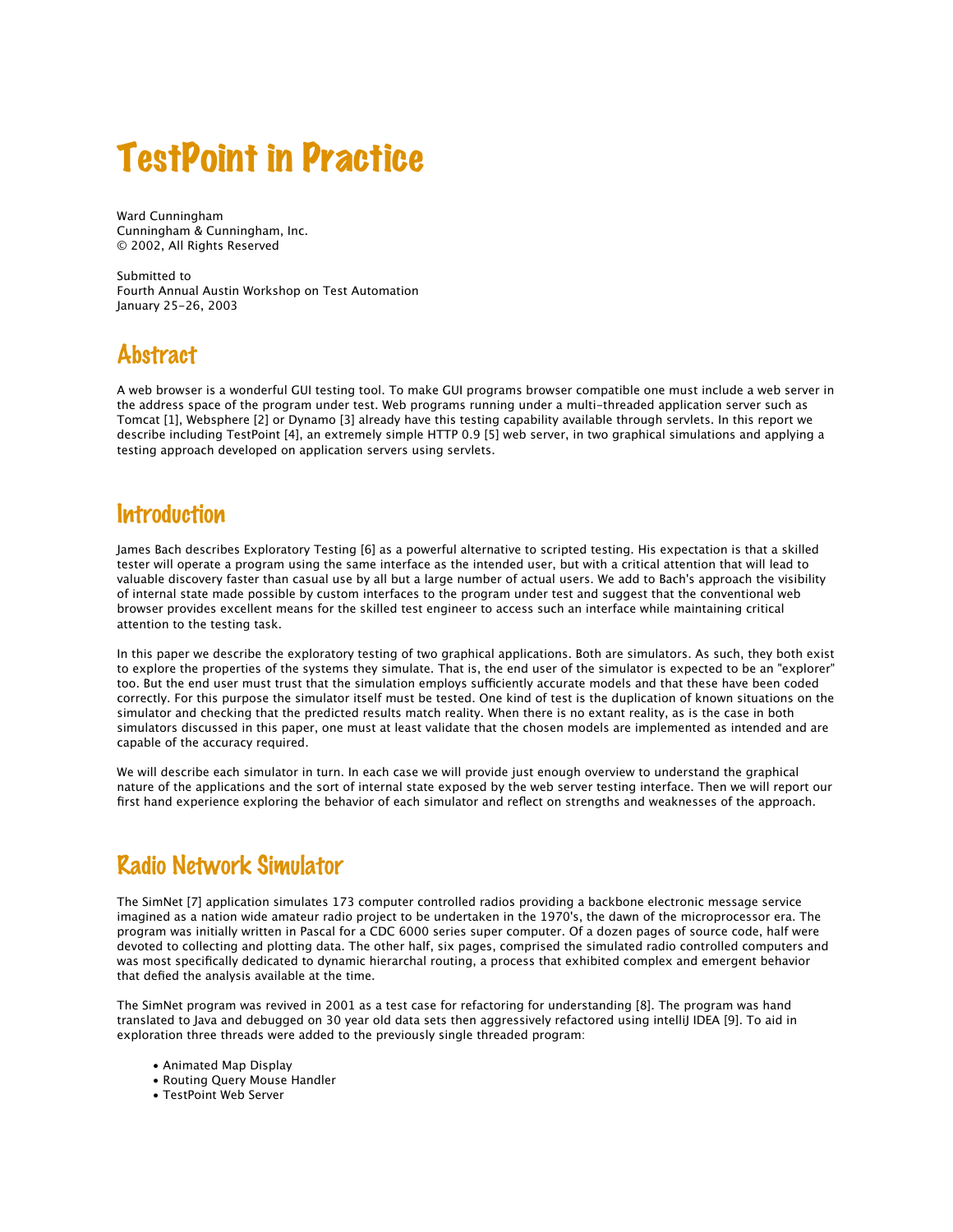This is a snapshot of the map display. A drag from Duluth to Miami would render a route trace as a blue line over the base map. Here the route rendering has been expanded to show routes from all possible locations to the destination, Miami.



This "all sources" route display changes as individual nodes choose to route around congestion. On occasion unusual routing decisions lead to unusual or irrational paths. These can be easy to spot visually, but hard to describe precisely enough to trigger debugging output. This is where the third new thread, the TestPoint web server, helps out. I modified the simulator report "what's happened recently" as a web page. Then, when I see something fishy, I tap "refresh" on the browser to see what has been going on inside the simulation. Here is how I did it.

I instrumented important routines with calls to **trace(String, Object)** which would add a trace record to a circular buffer [10]. Sometimes the calls would be specific to a line of inquiry. These would be added as needed and then removed when interest moves elsewhere. I've found making this editing simple gives me much more control over what traces look like than using a fancy trace package. Some trace calls provide a general gestalt and are left in place indefinitely. Here is the call that records event dispatching, the heart of a discrete event simulator.

```
 void dispatch() {
   if (eventQueue.isEmpty()) return;
  thisEvent = dequeue();
   clock = thisEvent.time;
   trace("dispatch", thisEvent);
   thisEvent.dispatch();
   eventCount++;
 }
```
I've also found that having a low overhead in the trace handler allows me to trace inner loops and critical sections that would be difficult to observe with heavyweight trace packages. Here is the implementation of trace I've used in this case.

```
 static void trace (String label, Object argument) {
   Trace newTrace = traces[nextTrace];
  if (newTrace == null) {
      newTrace = traces[nextTrace] = new Trace();
   }
   nextTrace=(nextTrace+1)%traces.length;
   newTrace.time = clock;
   newTrace.label = label;
   newTrace.argument = argument;
 }
```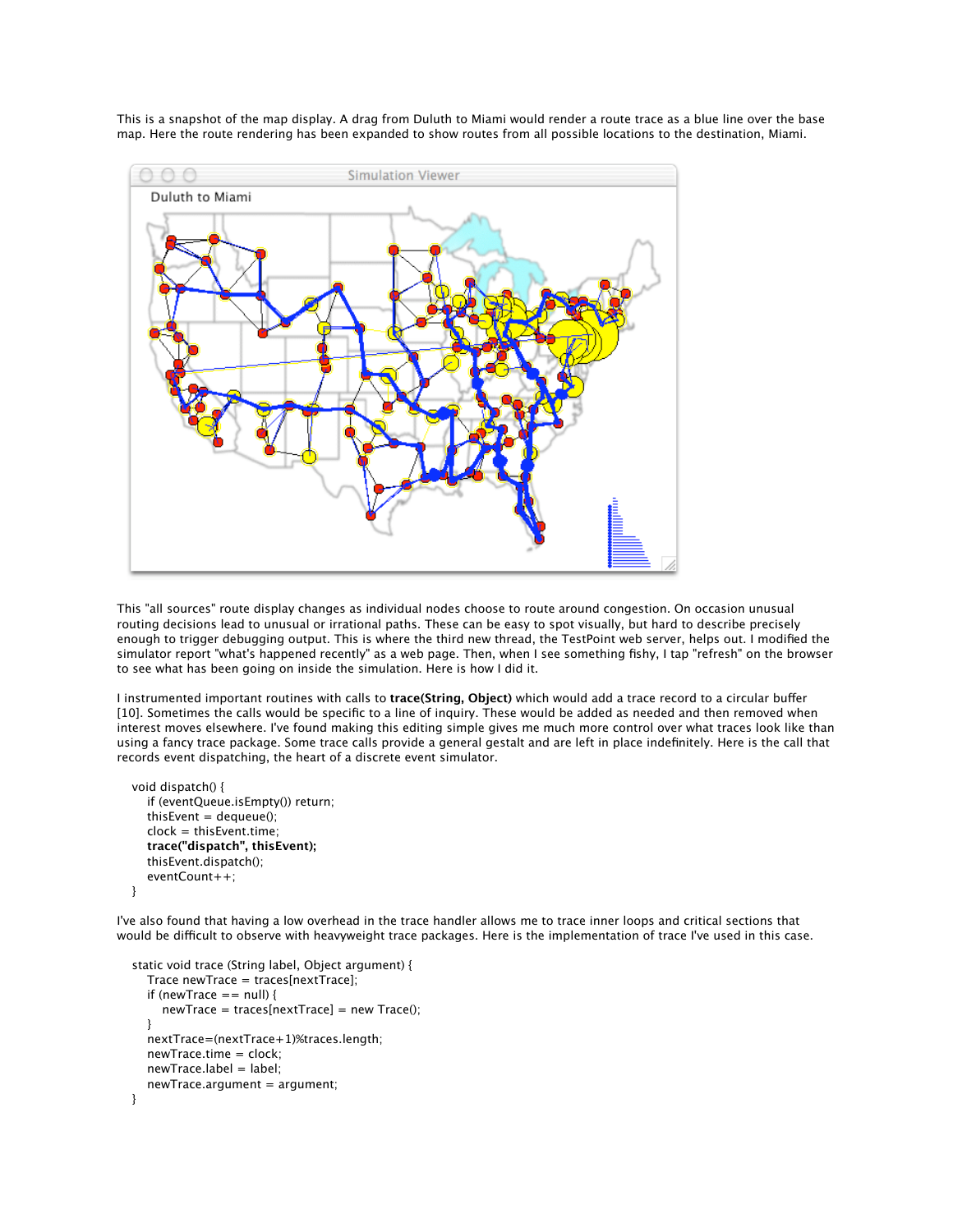The **Trace** class is really just a struct that holds **trace**'s parameters and the simulator's clock. Notice that, except for the lazy initialization of the **traces** array, this routine does not allocate memory and neither does its caller. This "pointer pushing only" approach means that tracing can be left in place even in production programs. This routine can be synchronized with some additional overhead should calls to trace come from more than one thread.

The burden of formatting trace output can be delayed until there is a request to see that output. Such requests are rare in comparison to calls on **trace**. A top level exception handler would be a great place to print a trace. It's output is much more semantic than the runtime stack that one usually prints. And, of course, we will print a trace on request from a web browser. Here is the formatting routine we use to do so.

```
 static void printTrace(PrintWriter out) {
      out.println("<table cellspacing=0 cellpadding=2>");
      double clock=0;
      int tick=0;
     for (int i=nextTrace+1; (i%traces.length)!=nextTrace; i=(i+1)%traces.length) {
       Trace t = \text{traces}[i];
        if (t==null) continue;
       if (t.time != clock) {
          clock = t.time; tick++;
 }
       String color = tick%2==0 ? "#cfffcf" : "#afffaf";
       out.println("<tr bgcolor=" + color + ">" + t + "</tr>");
      }
     out.println("</table>");
      out.flush();
   }
```
This is sample trace output as viewed with Microsoft Internet Explorer.

|                  | Chttp://127.0.0.1:8080/trace                    |  |
|------------------|-------------------------------------------------|--|
| 52.7847 queue    | update(52.9847 Station(Fargo))                  |  |
| 52.7847 dispatch | update(52.7847 Station(Huntington))             |  |
| 52.7847 queue    | update(52.9847 Station(Gadsden))                |  |
| 52.7935 dispatch | update(52.7935 Station(Montgomery))             |  |
| 52.7935 queue    | update(52.9935 Station(Pensacola))              |  |
| 52.7935 queue    | update(52.9935 Station(Mobile))                 |  |
| 52.7935 dispatch | update(52.7935 Station(Memphis))                |  |
| 52.7935 queue    | update(52.9935 Station(Little Rock))            |  |
| 52.7935 queue    | update(52.9935 Station(Jackson Ms))             |  |
| 52.7940 dispatch | update(52.7940 Station(Rapid City))             |  |
| 52.7935 dispatch | update(52.7935 Station(Birmingham))             |  |
| 52.7935 queue    | update(52.9935 Station(Montgomery))             |  |
| 52.7935 dispatch | update(52.7935 Station(Baton Rouge))            |  |
| 52.7940 dispatch | update(52.7940 Station(Lincoln))                |  |
| 52.7940 queue    | update(52.9940 Station(Sioux Falls))            |  |
| 52.7940 dispatch | update(52.7940 Station(Cheyenne))               |  |
| 52.7940 queue    | update(52.9940 Station(Denver))                 |  |
| 52.7940 queue    | update(52.9940 Station(Rapid City))             |  |
| 52.7991 dispatch | arrival(81.2950 Station(Milwaukee))             |  |
| 52.7991 arrival  | Message(Milwaukee to Cleveland started 52.7991) |  |
| 52.7991 queue    | Message(Milwaukee to Cleveland started 52.7991) |  |
| 52.7991 schedule | Station(Milwaukee)                              |  |

The TestPoint web server expects one "microservlet" method per page. This is the method used to call the formatter.

```
 void trace() {
    Simulator.trace("TestPoint", new java.util.Date());
    Simulator.printTrace(out);
 }
```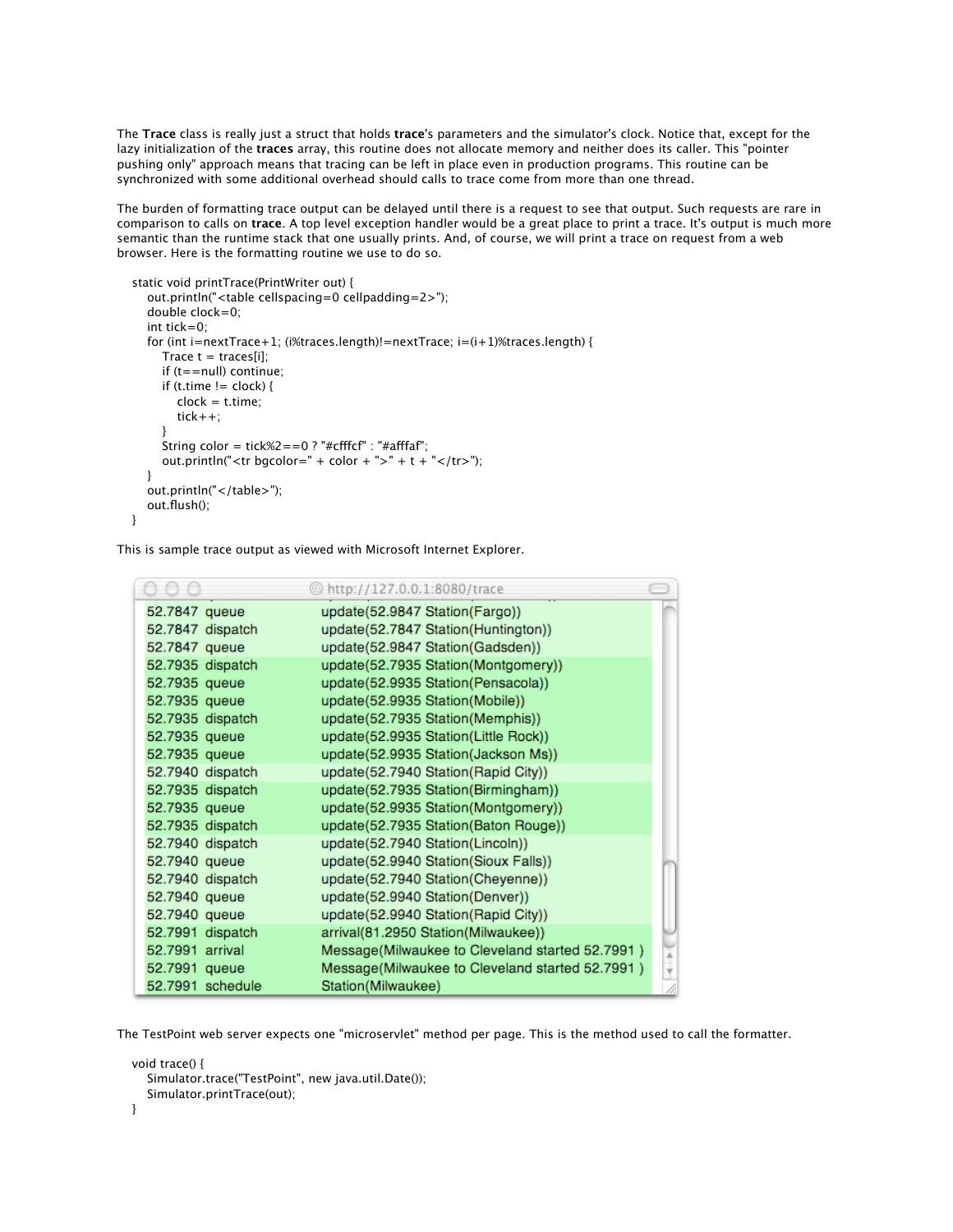When the http request for the trace page arrives, the server calls this method by reflection. The method marks its own running in the trace and then prints the entire buffer as the http response. The servlet marks the trace so that one can see where new information begins when rapidly refreshing the trace page.

Since domain objects are used to represent trace parameters it is important that they not change state in significant ways between the time that they are recorded in the trace and the trace is printed. One approach is to only record immutable objects as parameters. Here I have used the slightly less restrictive convention of letting domain objects print themselves in the trace and being careful to only report immutable state from such prints. When this proves inconvenient one can always **toString** the object and record the resulting string in the trace, though this will allocate dynamic storage.

The browser offers a convenient way to make asynchronous requests of the program under test. The browser also offers many alternatives for formatting output from requests. The '70s version of the simulator ended every run by printing a batch of line-printer plots. It turns out that the plot routines could just as easily print partial results in response to asynchronous requests from a browser. Here is a TestPoint handler that prints the aggregate queue lengths over time using a small enough font to get the line-printer effect.

```
 void queuing () {
   out.println("<font size=-1><pre>");
   Simulator.queuing.report(out);
 }
```
This is a sample of "classic" line-printer output. This is data for all 173 nodes plotted on top of each other. This makes for a bit of a mess except that the few nodes with huge backlogs isolate themselves from that mess in this graph.



Line-printer plotting is a hack with parallels in the modern world. Simple graphs are easily drawn by coloring squares of a table or varying the dimensions of an image. Sometimes flows of simple character codes can stimulate our inate human pattern recognition abilities as I have done with browser based "signature surveys" [11] reported elsewhere.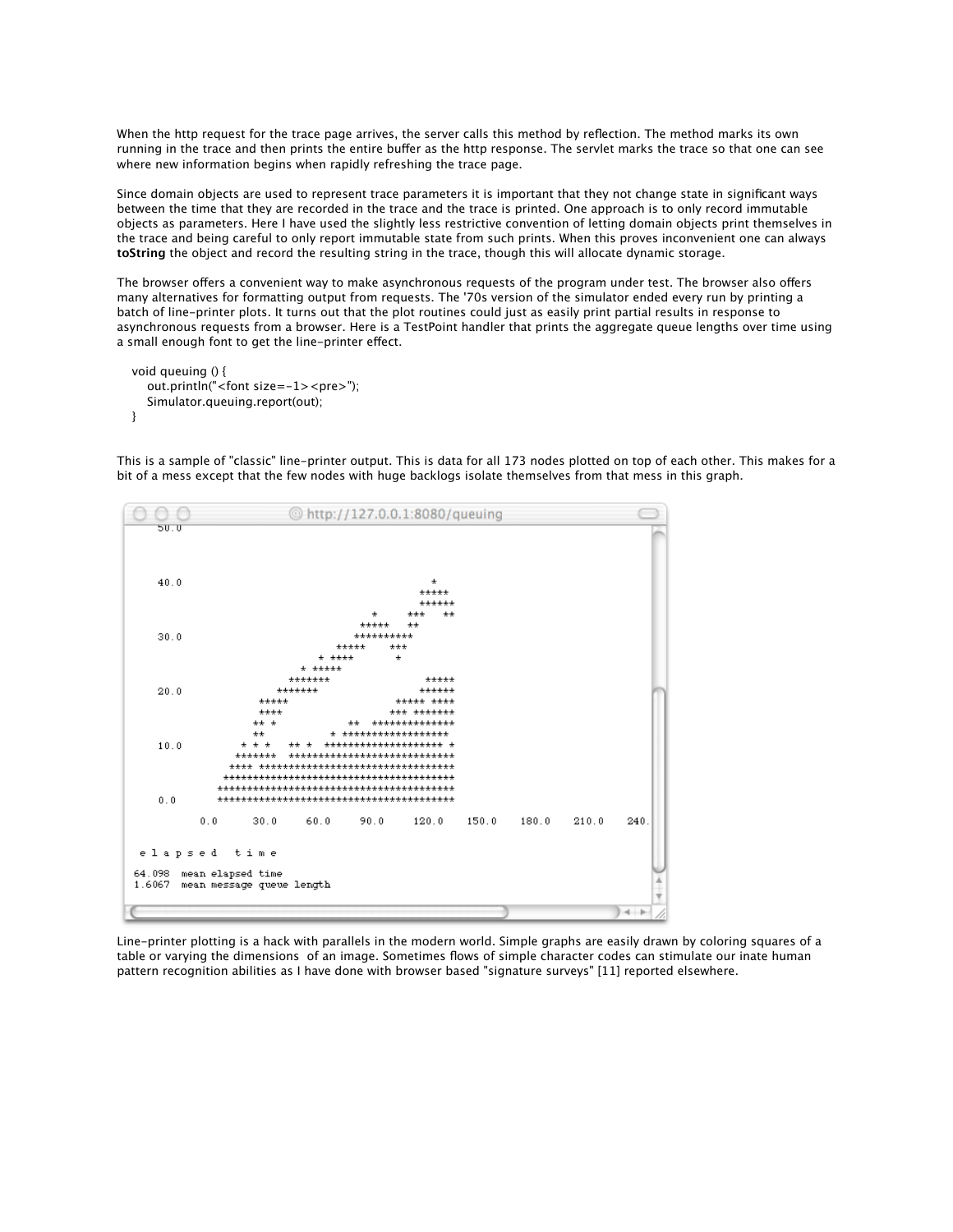## Biologically Inspired Computing

The second simulator also tracks the flow of messages through a network. Cybords are small circuit boards that communicate with neighboring boards using Cynase, a network flooding style communication protocol that is partially inspired by protein kinase signal transduction in the cell. The boards are designed to self-organize. The simulator exists to test organization principles in the presence of frequent reconfiguration. This work is an outgrowth of the workshop on Biological Framings of Problems in Computing [12].

The simulator is 1000 lines of Java, 200 lines of which do graphical user interface and another 200 lines, diagnostic web output. The GUI offers an external view of boards and can reconfigure them with mouse drags. The web interface offers an internal view of processes running on each board. This is a snapshot of the simulator running with four independent experimental configurations assembled and operating at once.



All of the boards animate their current state in one way or another. The physical boards will be less visual, but far more tactile in that they will interface with a wide variety of sensors and actuators so as to interact with the world.

The following snapshot is of Microsoft Internet Explorer viewing one of eight different pages offered by the simulator. The page shows three different signal contention statistics, one per board in each of three tables (two visible here). The web pages comprise 15 different tables, all but one of which is organized to reflect the current configuration of boards.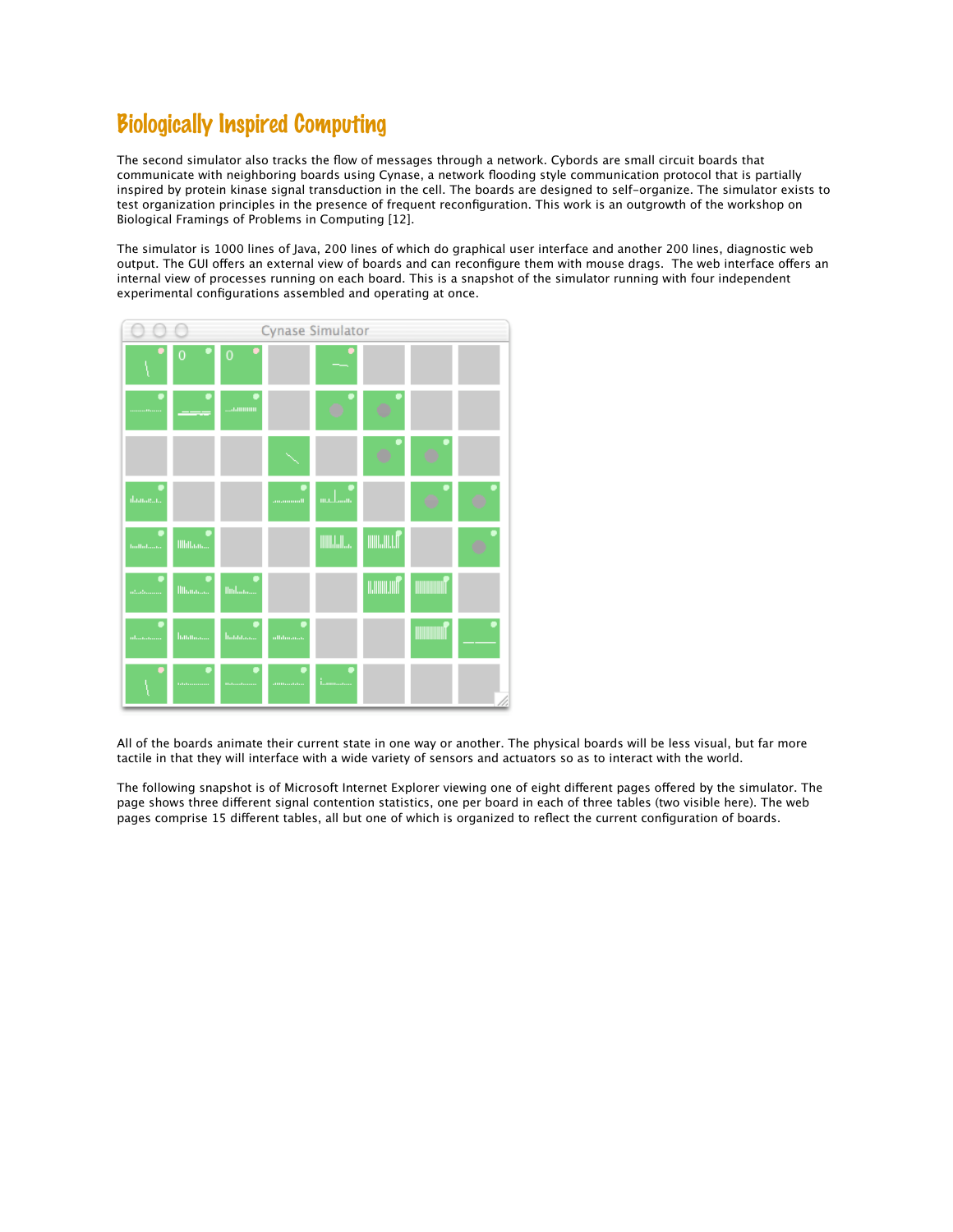|                                        |                  |           |     |                |            |     |     | © http://127.0.0.1:8080/contention |               |  |  |
|----------------------------------------|------------------|-----------|-----|----------------|------------|-----|-----|------------------------------------|---------------|--|--|
| Average Unwanted Messages Before Input |                  |           |     |                |            |     |     |                                    |               |  |  |
| $\blacksquare$                         | 5.7 <sub>1</sub> | 5.9       |     | $\blacksquare$ |            |     |     |                                    |               |  |  |
| 0.6                                    | 0.6              | 0.4       |     | 0.0            | 0.0        |     |     |                                    |               |  |  |
|                                        |                  |           | ٠   |                | 0.0        | 0.0 |     |                                    |               |  |  |
| 0.0                                    |                  |           | 0.0 | 0.0            |            | 0.0 | 0.0 |                                    |               |  |  |
| 0.0                                    | 0.0              |           |     | 0.0            | 0.0        |     | 0.0 |                                    |               |  |  |
| 0.0                                    | 0.0              | 0.0       |     |                | 0.0        | 0.0 |     |                                    |               |  |  |
| 0.0                                    | 0.0              | 0.0       | 0.0 |                |            | 0.0 | 0.0 |                                    |               |  |  |
| ٠                                      | 0.0              | 0.0       |     | 0.0   0.0      |            |     |     |                                    |               |  |  |
| Average Ticks Before Input             |                  |           |     |                |            |     |     |                                    |               |  |  |
| ٠                                      |                  | 5.4   5.8 |     |                |            |     |     |                                    |               |  |  |
| 2.0                                    | 1.9              | 1.6       |     | 1.6            | 3.7        |     |     |                                    |               |  |  |
|                                        |                  |           | ۰   |                | $3.4 \mid$ | 3.1 |     |                                    |               |  |  |
| 1.6                                    |                  |           | 1.7 | 3.8            |            | 3.3 | 5.3 |                                    |               |  |  |
| 1.6                                    | 2.2              |           |     | 3.8            | 3.9        |     | 6.4 |                                    |               |  |  |
| 1.2                                    | 1.5              | 2.0       |     |                | 4.4        | 4.3 |     |                                    |               |  |  |
| 1.2                                    | 1.8              | 2.1       | 2.1 |                |            | 4.3 | 6.6 |                                    |               |  |  |
| ۰                                      | 1.1              | 1.3       | 1.3 | 1.4            |            |     |     |                                    | $\frac{4}{7}$ |  |  |

The following snippet of code is typical of that which produces each table. There are two parts: first a **println** that labels the table to follow, then a call to the custom **table** method that prints either transmit (tx) related or receive (rx) related statistics depending on the nature of the anonymous inner class passed as an argument. In this case the argument defines **rxPrint** so the average of **unwantedStats** is printed for each receiving node.

```
 out.println("Average Unwanted Messages Before Input");
 table(new Datum() {
   void rxPrint() {
      out.print(node.unwantedStats.ave());
   }
 });
```
The **table** method is implemented with the expected doubly-nested loop running over rows and columns of nodes and emitting html <table>, <tr> and <td> tags as it goes.

```
 private void table(Datum d) {
    d.out = out; out.println("<table border cellspacing=0 cellpadding=4>");
    for (int i=0; i < Simulator.matrix.length; i++) {
        out.println("<tr>");
        Node m[] = Simulator.matrix[i];
       for (int j=0; j<m.length; j++) {
           out.print("<td>");
           Node n=m[j];
           if (n!=null) {
            d.at = new Point(j, i);
              d.node(n);
             d.print();
           } else {
             out.print(" ");
 }
          out.println("</td>");
        }
```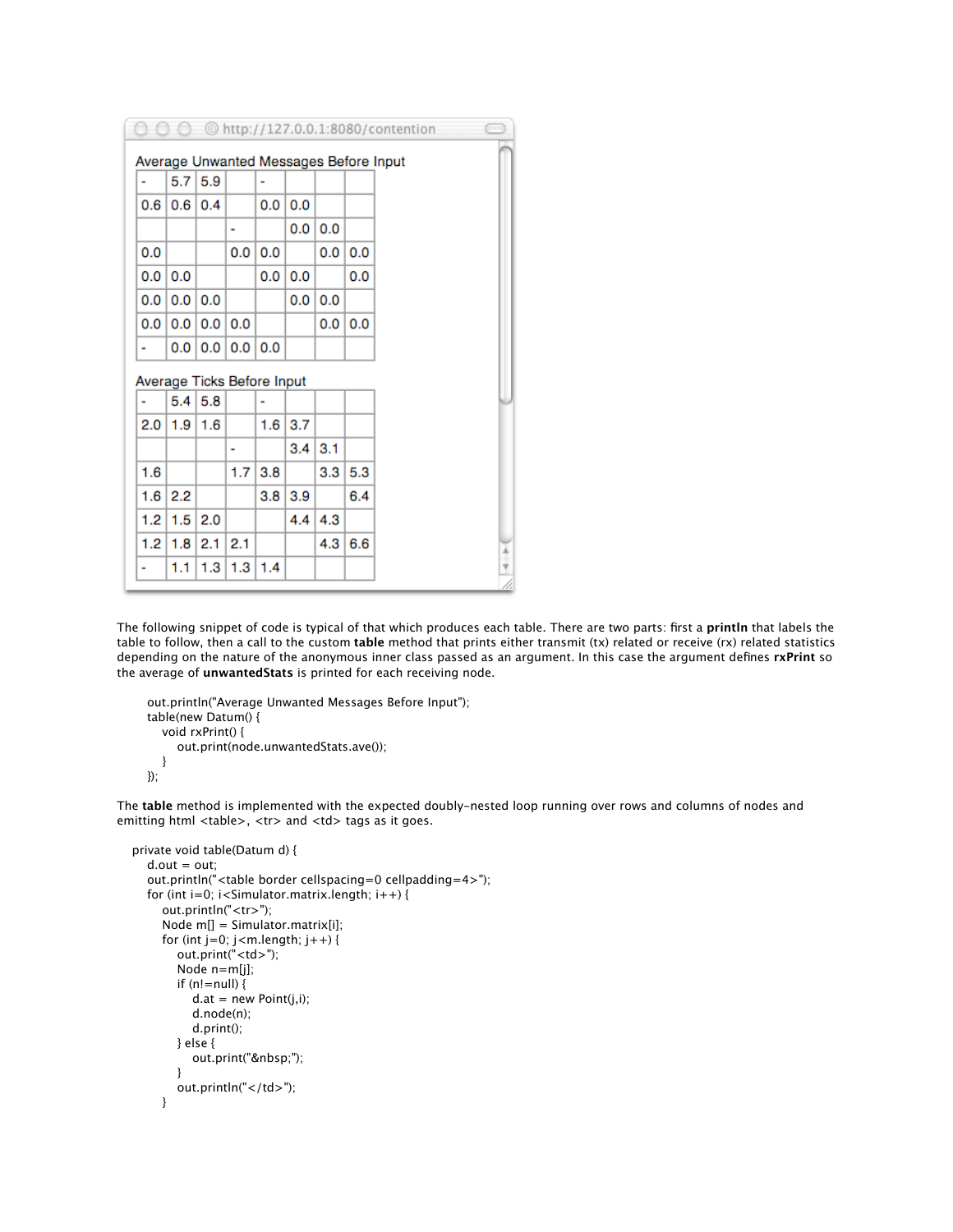```
out.println("</tr>");
   }
   out.println("</table><br>");
 }
```
A **Datum** is an adapter in the Design Patterns [13] sense. It does only enough to make it easy for a Java method to pass a fragment of code to another.

```
class Datum {
   Node node;
   Point at;
  HorzBus horz;
   VertBus vert;
   PrintWriter out;
   void node(Node n) {
     node = n;horz = n.horz;
      vert = n.vert;
   }
   void print() {
      if (node.rx) rxPrint();
      else txPrint();
   }
  void rxPrint() {out.print(" - ");}
  void txPrint() {out.print(" - ");} double round(double v) {return Math.round(100*v)/100.0;}
}
```
### Experience

As mentioned in the introduction, both of these programs were written to support exploration. As such, both had graphical user interfaces that visualized primary domain data in original ways. However, in both cases there was considerable hidden data, as there always is in any large program. I have found the notion of "browsing" to be a good metaphor for the activity of exploring this additional state. Also, not surprisingly, I've found the modern web broswer an excellent tool for supervising the browsing activity.

The browser cooperates with web servers. The TestPoint web server and the servlets built upon it serve my browsing activity well for three reasons:

- queries are about right now
- answered using programming language
- formatted to enhance gestalt

I will consider each in turn.

The answers I get from the servlets are the answers about the state right now. This is a tremendous simplification from scanning log files or trying to write logic to trap conditions of interest. Instead I simply watch the program run and refresh the browser at the moment of interest. The effect is much like that of the photographer attempting to capture the "decisive moment" [14]. This may sound difficult but it is not because the developing is instantaneous and the film is free.

The answers are gotten using the same machinery as used to program the applications themselves, Java. This has been discusses at length in regards to unit testing. I feel the most important benefit is that the tests and the program are much more likely to co-evolve gracefully in the presence of rapid change.

The answers are easily formatted using position, alignment, contrast, color and size in ways that advance rapid recognition of patterns. So often I find myself looking at the data to just see what is there. The browser is plenty fast. The limiting factor is my ability to absorb the information it presents. With well formatted information I can often simply refresh the page over and over and watch for unexpected results.

The TestPoint server used in these two cases was written to bring servlet style remote access specifically to GUI based programs. I have already had positive experience with the approach on large scale, three tier, commercial applications.